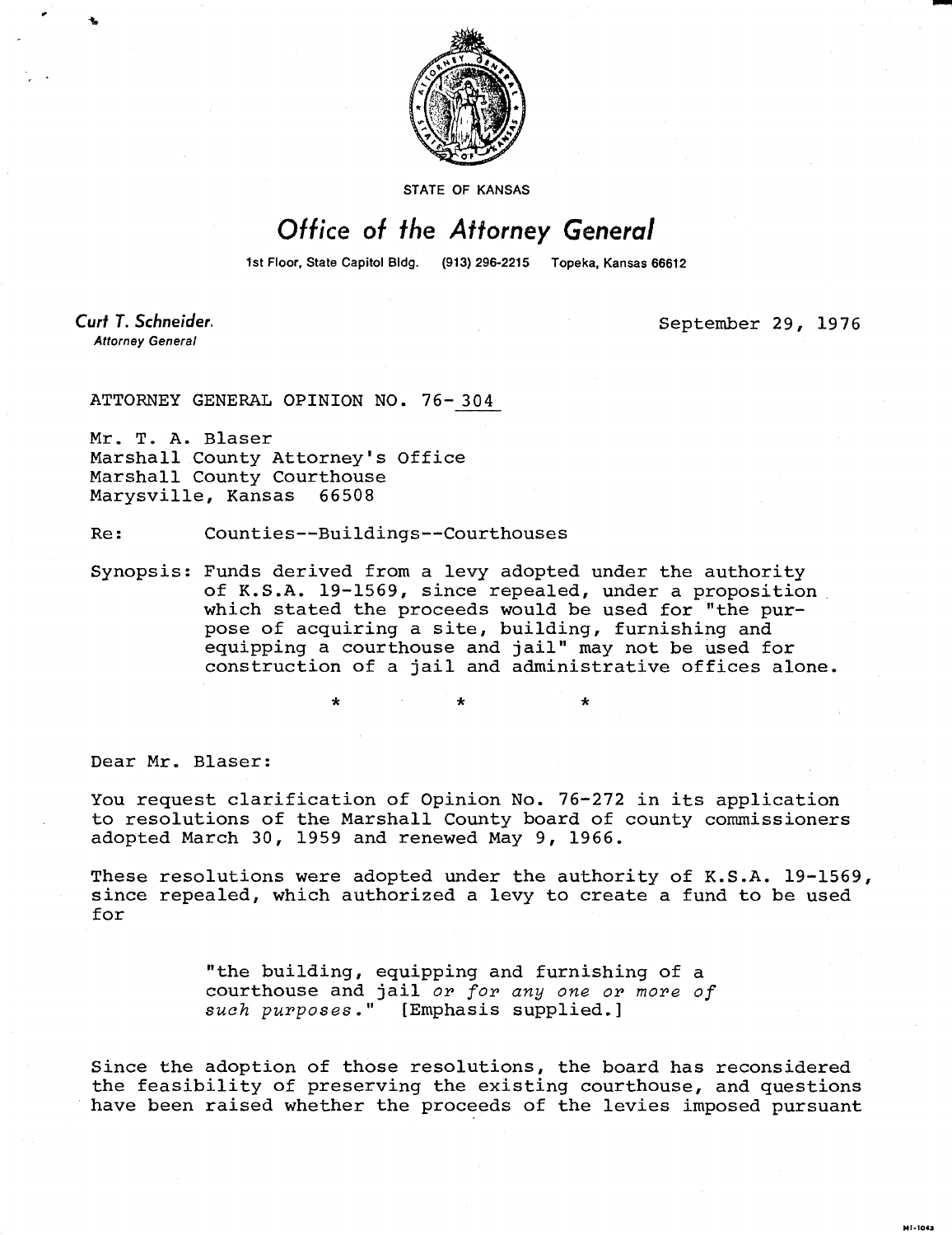Mr. T. A. Blaser Page Two September 29, 1976

to these resolutions may be applied to the construction of a jail and administrative offices.

The statute authorizes a levy to build, equip and furnish a "courthouse and jail," or "any one or more of such purposes." In Opinion No. 76-272, I suggested that if the resolution which was adopted was cast in the language of the statute, it would authorize the expenditure of proceeds from the levy for the construction of a jail and administrative offices alone, with none to be spent for the courthouse.

You enclose copies of the resolutions with your letter. The levy was authorized, according to their terms, to create a fund "for the purpose of acquiring a site, building, furnishing and equipping a courthouse  $and$  jail." [Emphasis supplied.] The further language of the statute, permitting use of the fund for both the courthouse and jail, or either of them, is omitted.

The proposition controls the use of the funds derived from the levy which it authorized. Under K.S.A. 19-1569, since repealed, the voters were entitled to compel an election on the question of the levy by the filing of a sufficient petition. No petition was filed, and hence, the voters must be deemed to have tacitly approved the levy of funds for the purpose stated in the proposition. It called for the expenditure of \$500,000 for both a courthouse and jail. If the proposition had been framed in the language of the statute, permitting use of the funds for both the courthouse and jail, or either of them, voters might well have protested on the grounds that a half million dollars was an excessive sum to be spent on a jail alone, or for a courthouse alone. The reasonableness of the sum was, presumptively, judged only by the purposes to which it was to be applied,  $i.e.,$ to a courthouse and a jail. Because the voters had an opportunity to pass upon the proposition authorizing the levy and the use of the proceeds only as applied to the courthouse and jail conjunctively, the proposition does not provide authority for the expenditure of the entire sum upon either of the projects singly, in my judgment.

Some courts have questioned whether a single proposition for the issuance of bonds for a "courthouse and jail" constitutes a dual proposition. See Annot., 4 A.L.R.2d 617 at 641. Here, the form of the proposition conforms to that expressly authorized by law, and accordingly, there is no question of dual propositions here. However, having been announced to the voters as a unitary proposition,  $i.e.$ , the use of the funds for a courthouse and jail jointly, the purposes may not now be severed, and funds spent for one purpose in disregard of the other, for the voters are deemed to have tacitly approved the proposition as authorizing funds for a single and unitary project, a courthouse and jail.